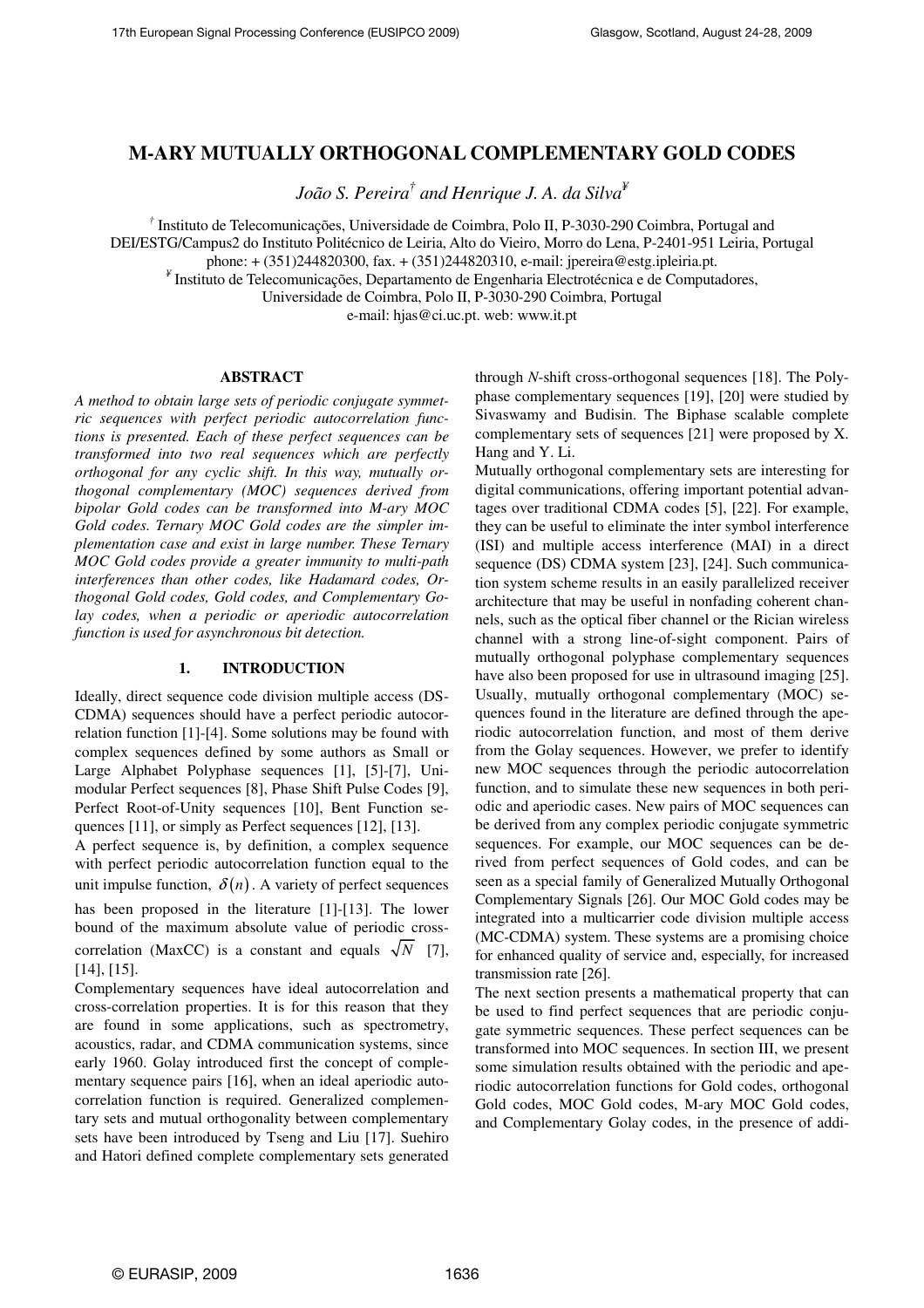tive white Gaussian noise (AWGN) and Rayleigh flat fading. The main conclusions are gathered in section IV.

## **2. MUTUALLY ORTHOGONAL COMPLEMENTARY SEQUENCES**

By definition, a pair of mutually orthogonal complementary sequences exists when the sum of the two periodic autocorrelation functions is equal to  $\delta(n)$  and the periodic crosscorrelation function is zero for any cyclic shift [17]. We consider the same MOC definition for both periodic and aperiodic cases.

Let  $x(n)$ , with  $n = 0, 1, 2, ..., N-1$ , be one of the *N* points of a periodic sequence *x* . Its discrete Fourier transform (DFT) and its inverse discrete Fourier transform (IDFT) [27] are defined as:

$$
DFT\big[x(n)\big] = \sum_{n=0}^{N-1} x(n)W_N^{kn} \t{,} \t(1)
$$

$$
IDFT\left[X(k)\right] = \frac{1}{N} \sum_{k=0}^{N-1} X(k) W_N^{-kn} . \tag{2}
$$

For convenience of notation,  $W_N$  is defined as  $W_N = \exp(-j2\pi/N)$ , where  $j = \sqrt{-1}$ .

Using the DFT and IDFT, the periodic cross-correlation between sequences *x* and *y* may be defined as [14], [27]:

$$
R_{xy}(n) = \sum_{k=0}^{N-1} x(k) y^* \left[ \text{mod}(k+n, N) \right]
$$
  
= 
$$
IDFT \left[ DFT(x) DFT^*(y) \right]
$$
 (3)

where  $n$  is an integer, the superscript  $*$  stands for the complex conjugate, and  $mod(a,b)$  is the remainder of *a* divided by *b*. A complex value  $x(n)$  is equal to  $x \mod (n, N)$ 

when *x* is a periodic sequence with period *N*.

When  $x = y$ , (3) is defined as the periodic autocorrelation function. A sequence  $x$  is called a perfect sequence if it has an ideal periodic autocorrelation function:

$$
R_{xx}(n) = N\delta(n) = \begin{cases} N, & \text{mod}(n, N) = 0 \\ 0, & \text{mod}(n, N) \neq 0 \end{cases} (4)
$$

As it is well known, any constant amplitude sequence defined in the frequency domain corresponds to a perfect sequence in the time domain. In other words, it is possible to say that the sequence:

$$
x_p(n) = IDFT\big[x(n)\big],\tag{5}
$$

for  $0 \le n \le N-1$ , where *n* is an integer, is a perfect sequence if  $|x(n)|$  is a constant value for all *N* discrete values of *n*.

Finally, we define a pair  $\{ \text{Re} \big[ x_{p,i} \big], \text{Im} \big[ x_{p,i} \big] \}$  of real sequences identified by the subscript *i*, with  $0 < i \leq Q$ , where Q is an integer. An interesting pair *i* is when  $\text{Re}\left[x_{p,i}\right]$  and  $\text{Im}\left[x_{p,i}\right]$  are the real and imaginary parts of a complex perfect sequence  $x_{p,i} = IDFT[x_i]$ , with  $x_i = \text{Re}[x_i]$  and  $|x_i|^2 = N$  for all *N* elements.

*Property*: The IDFT of each sequence  $x_i \in \{x_0, x_1, ..., x_i, ..., x_{Q-2}, x_{Q-1}\}$  is a perfect periodic conjugate symmetric sequence if  $x_i$  is a real sequence and  $\{ x_i(n) \}$  is a constant value (*n, i* and Q are integers and  $0 \le n \le N - 1$ ). All complex sequences  $IDFT\lceil x_i(n) \rceil$ , of length *N*, can be decomposed into *Q* pairs of real sequences:  $Re\left[x_{p,i}(n)\right] = Re\{IDFT\left[x_i(n)\right]\}$  (6)

and

$$
\operatorname{Im}\big[x_{p,i}(n)\big]=\operatorname{Im}\big\{IDFT\big[x_i(n)\big]\big\},\qquad(7)
$$

which are orthogonal for any cyclic shift.

By using (4) and (5), it is possible to generate any perfect sequence  $x_p$  with length N whenever sequence x lies on a constant magnitude circle, for example  $|x(n)| = \sqrt{N}$ , for  $0 \le n \le N-1$ .

Using the property of a periodic conjugate symmetric sequence [26], it is easy to find that:

$$
DFT\Big[x_p(n)\Big] = \text{Re}\Big[x(n)\Big],\tag{8}
$$

where  $x_n(n) = IDFT\{\text{Re} \lceil x(n) \rceil\}$ , as given in (6) and (7).

The orthogonality of each pair of sequences (6) and (7) is confirmed by a null periodic cross correlation for any value of *n*:

$$
R_{\text{Re}\left[x_{p,i}\right],\text{Im}\left[x_{p,i}\right]}(n) = 0, \ 0 \le n \le N-1. \tag{9}
$$

When (4) is verified, the periodic autocorrelation  $R_{\mathbf{x}_p \mathbf{x}_p} (n)$ is a real sequence, because:

$$
\operatorname{Re}\left[R_{x_{p,x_p}}\left(n\right)\right] = R_{\operatorname{Re}\left[x_p\right],\operatorname{Re}\left[x_p\right]}\left(n\right) + R_{\operatorname{Im}\left[x_p\right],\operatorname{Im}\left[x_p\right]}\left(n\right) = N \cdot \delta\left(n\right),\tag{10}
$$

$$
\operatorname{Im}\left[R_{x_p,x_p}\left(n\right)\right] = R_{\operatorname{Im}\left[x_p\right],\operatorname{Re}\left[x_p\right]}\left(n\right) - R_{\operatorname{Re}\left[x_p\right],\operatorname{Im}\left[x_p\right]}\left(n\right) = 0. \tag{11}
$$

All perfect sequences generated using the *Property* above are periodic conjugate symmetric sequences. This means, by definition, that  $\text{Re} \left[ x_p(n) \right] = \text{Re} \left[ x_p(-n) \right]$  and  $\text{Im} \left[ x_n(n) \right] = -\text{Im} \left[ x_n(-n) \right]$ . Using these two expressions, it is possible to rewrite  $R_{\text{Re}\left[x_p\right],\text{Im}\left[x_p\right]}(n)$  and find that:

$$
R_{\mathrm{Re}\left[x_{p}\right],\mathrm{Im}\left[x_{p}\right]}(n)=-R_{\mathrm{Im}\left[x_{p}\right],\mathrm{Re}\left[x_{p}\right]}(n). \hspace{1cm} (12)
$$

Replacing (12) into (11),  $R_{\text{Re} [x_{p,i}]}[\text{Im}[x_{p,i}](n) = 0$  is obtained and it is concluded that  $\text{Re}\left[x_{p,i}\right]$  and  $\text{Im}\left[x_{p,i}\right]$ (pairs of no null sequences) are orthogonal for any cyclic shift (all time-shift values  $0 \le n \le N-1$ ).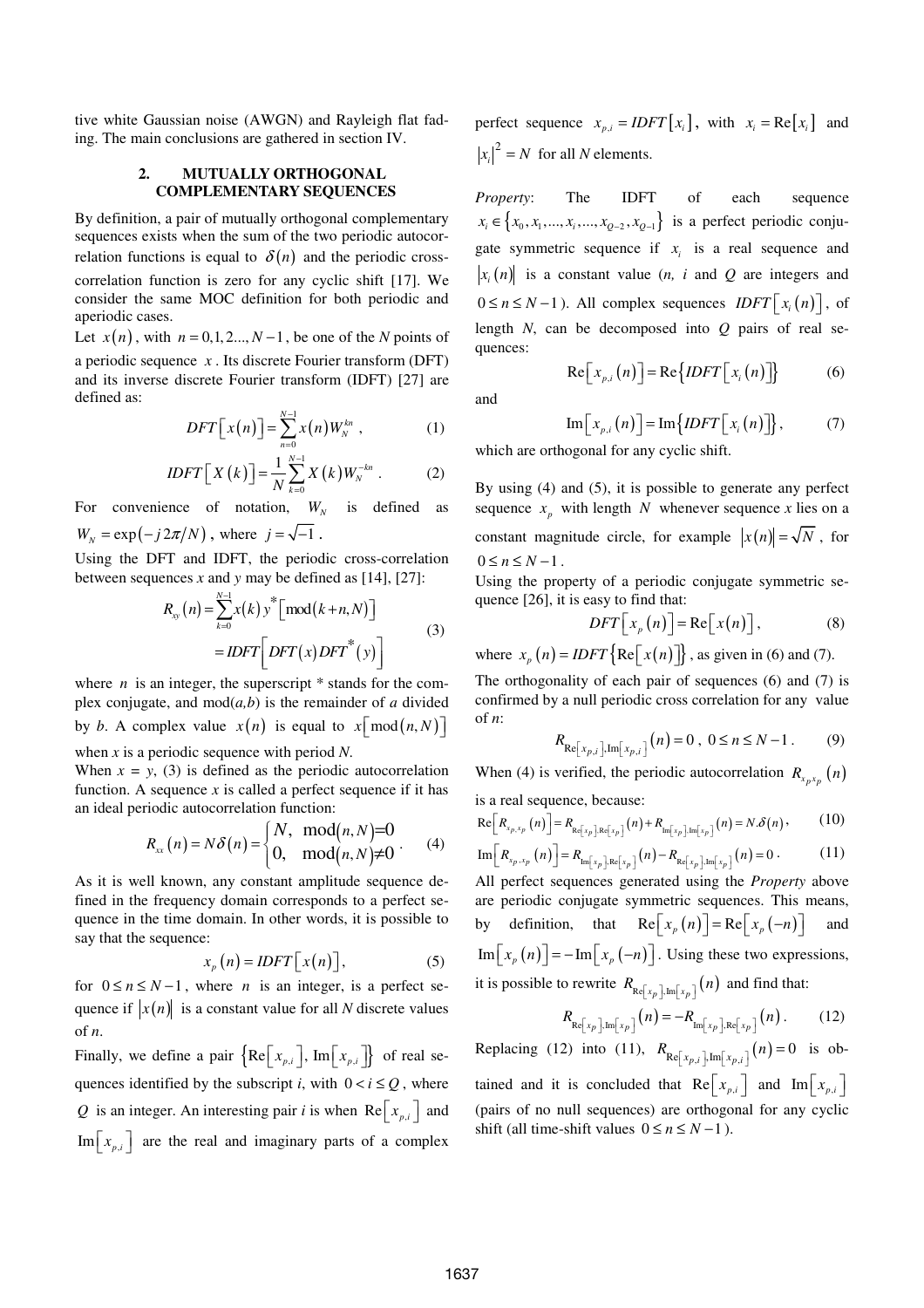All these good correlation properties have been confirmed by simulation, and some of the results obtained are discussed in the next section.

## **3. SIMULATION RESULTS**

In order to evaluate their applicability in CDMA communication systems, mutually orthogonal complementary sets generated by applying an IDFT to  $N+1$  bipolar Gold sequences, with length *N,* have been analyzed. Notice that only one of the  $N+2$  sequences of the Gold set (one of the two *m*-sequences of the preferred pair) has been excluded. Good periodic and aperiodic autocorrelation properties (when  $N = 127$ ) can be observed in figure 1 a) and b).

As expected, the maximum out-of-phase periodic autocorrelation value of 128 complex perfect sequences of the set {IDFT[128\_Gold\_Seq]} is a null value (figure 1 - a) when the *Time-shift* is not zero). However, the maximum out-ofphase aperiodic autocorrelation value of 128 complex perfect sequences of the set {IDFT[128\_Gold\_Seq]} is less than 18% of its maximum autocorrelation value (figure 1 b) when the *Time-shift* is not zero). This means that the new MOC sequences derived from a subset of Gold codes (MOC Gold codes) may be a good choice for asynchronous DS-CDMA scenarios, when a periodic or aperiodic autocorrelation function is used for detection.

For electronic implementation in synchronous or asynchronous transmission scenarios, the MOC Gold codes should be converted into *M*-ary MOC Gold codes. The number of amplitude levels that should be used has been investigated, with the results presented in figure 2. This figure shows the MaxCC values normalized by the maximum autocorrelation value, for each pair of real sequences (6) and (7). M-ary MOC codes can be recorded in a read only memory (ROM), in order to simplify the electronic transmitter. The hardware of the CDMA receiver may also be simplified by using the same ROM and avoiding the use of a rake receiver (by using a single path receiver).

According to figure 2, an analog-to-digital converter (ADC) with a resolution higher than 1 bit must be used. For this reason, different *M*-ary MOC Gold codes have been simulated. In our following simulations, the bipolar MOC Gold codes (obtained with the signal function *Sgn*(.)) were discarded, based on the results included in Table I for set A.

For more than two amplitude levels, an ADC may be used to generate approximations of (6) and (7). Moreover, it has been observed that the aperiodic MaxCC value can be approximately four times lower than the values presented in figure 2, if only one pair is considered, i.e. if  $Q = 1$ .

Most of the DS-CDMA comparative performance studies reported in the literature are limited to scenarios with only two users or with an infinite number of users. For comparison purposes, we have chosen the same scenario considered in [28], where Gold codes (with  $N = 31$ ) were used in a multiuser interference environment, with AWGN and Rayleigh flat fading.



Figure 1 – a) Periodic autocorrelation functions of 128 complex perfect sequences of the set {IDFT[128\_Gold\_Seq]}, with null out-of-phase values. b) Aperiodic autocorrelation functions of 128 complex perfect sequences of the set {IDFT[128\_Gold\_Seq]}. The length of all sequences is 127.

| Set |     | <b>In-phase MaxCC</b> | <b>Out-of-phase MaxCC</b> |
|-----|-----|-----------------------|---------------------------|
| А   | 256 | 40.2%                 | $45.7\%$                  |
| В   | 256 | 16,5%                 | $18.3\%$                  |
| С   | 128 | $0,787\%$             | $8.9\%$                   |
| D   | 128 | $\leq 10^{-13}$       | $\leq 10^{-13}$           |

Table I - Simulation results for the normalized maximum absolute value of periodic cross-correlation (in phase " $n = 0$ " and out-of-phase " $n \neq 0$ ") for 4 different sets of O sequences with

- length  $N = 127$  chips. The sets considered were:
- A.  $\{Sgn(Re[IDFT[Gold]]) \cup Sgn(Im[IDFT[Gold]])\};$
- B.  $\{Re[\text{IDFT}[Gold]] \cup Im[\text{IDFT}[Gold]]\};$
- C. {IDFT[Gold]};
- D. {Re[IDFT[Gold]], Im[IDFT[Gold]]} between the sequences of each pair defined by (6) and (7).

The received DS-CDMA signal, considering a Rayleigh flat fading channel and AWGN, may be expressed by:

$$
y(t) = \sum_{r=1}^{Q} s_r(t) h(t) + n(t).
$$
 (13)

where  $s_r(t)$  is the signal of the user *r*, and  $n(t)$  is the AWGN. As it is well known, Rayleigh fading [29], [30] is a multiplicative distortion. For a flat fading channel,  $h(t)$  is modelled by a single tap with zero delay. Besides,  $h(t)$  is a wide-sense stationary (WSS) complex Gaussian process, with zero-mean and unit variance, whose amplitude varies according to a Rayleigh probability density function. The complex Gaussian samples generated for  $h(t)$  are shaped with a filter whose power spectral density function is given by:

$$
S_{hh}(f) = \frac{1.5}{\pi f_d \sqrt{1 - \left(\frac{f}{f_d}\right)^2}}, \ |f| < f_d,
$$
\n(14)

where  $f_d$  is the Doppler frequency.

Our simulations were made with the best pair of each set. The code selection was made based on the maximum autocorrelation value of all codes (after the process of quantification of {IDFT[128\_Gold\_Seq]}). Figure 3 shows the Bit Error Rate (BER) results that we have obtained.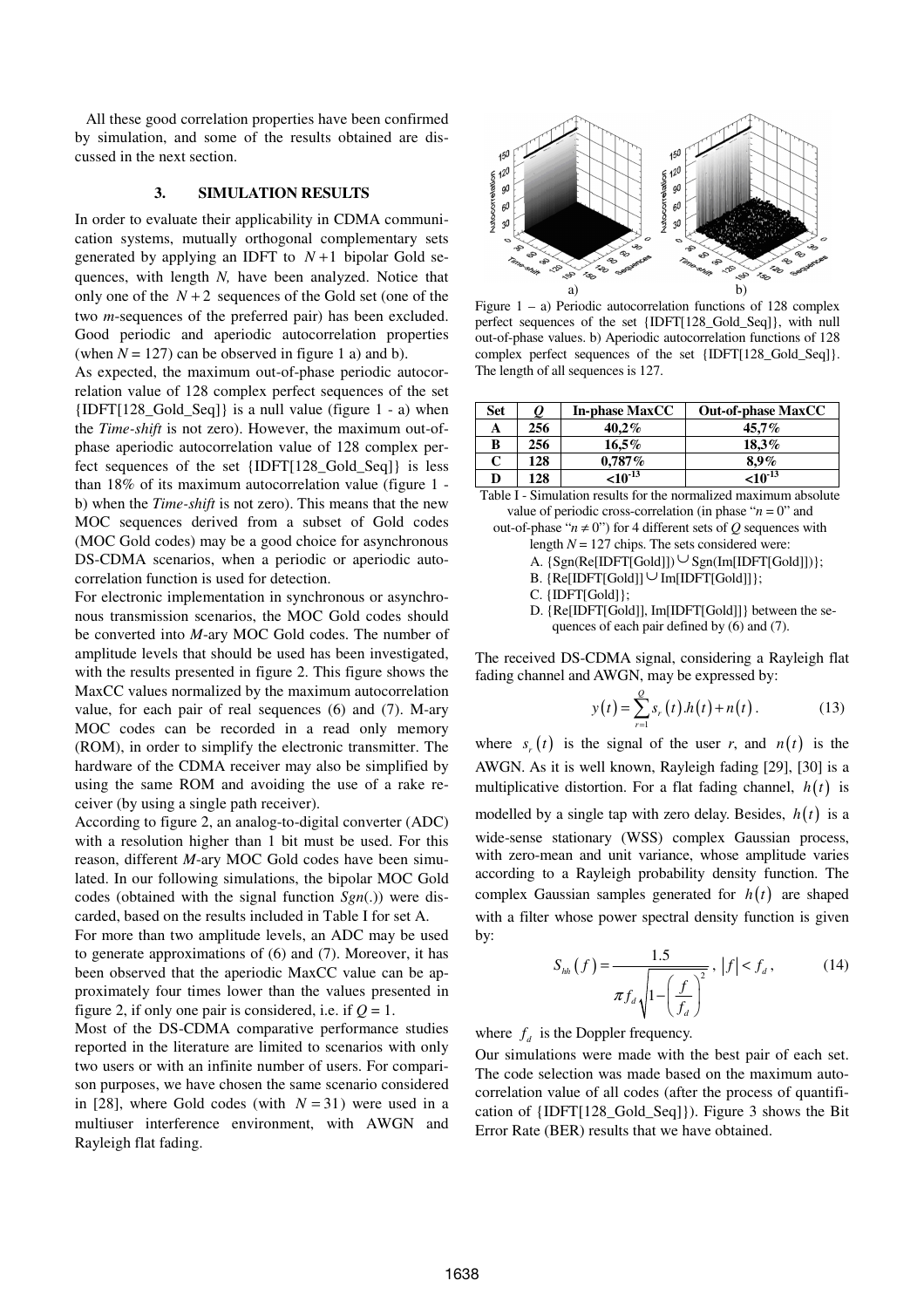

Figure 2 – Normalized periodic and aperiodic maximum absolute value of periodic cross-correlation between two sequences of each pair defined by (6) and (7).



Figure 3 – Bit Error Rate (BER) versus Signal-to-Noise Ratio (*S/N*) with different sets of codes in a Rayleigh flat fading channel, for a two users asynchronous CDMA scenario. The detection was based on the maximum value of the periodic autocorrelation function.

A larger set of M-ary MOC Gold codes (union of different pairs) has been considered, for a DS-CDMA scenario with a Rayleigh flat fading channel. With this larger set, the BER performance of the M-ary MOC Gold codes is close to the performance with Gold codes. However, when only *N* / 2 codes are considered, the M-ary MOC Gold codes are clearly better than Gold codes. Notice that M-ary MOC Gold codes have the same performance as MOC Gold codes, when  $M \ge 2^8$  (ADC with 8 bits).



Figure 4 – Bit Error Rate (BER) versus Signal-to-Noise Ratio (*S/N*) with different sets of codes in a Rayleigh flat fading channel, for a two users asynchronous CDMA scenario. The detection was based on the maximum value of the aperiodic autocorrelation function.

All different pairs of codes (with equal average power) of figure 3 have been evaluated with a periodic autocorrelation function used for asynchronous detection (based on the maximum value). These new codes have also been evaluated with an aperiodic autocorrelation function [31], with clearly better BER results, as may be observed in figure 4. The new codes seem to be better than Orthogonal Gold codes, Gold codes, and Complementary Golay codes, when a periodic or aperiodic autocorrelation function is used for asynchronous detection. The worst BER performance results were obtained with Hadamard codes (not represented). All our selected codes are real codes. Therefore, we chose to ignore complex codes such as Chu, Frank, or Zadoff-Chu perfect sequences in our simulations (which were made only with real codes). We have also performed preliminary simulations of asynchronous CDMA using our ternary MOC codes and a 9-ary quadrature amplitude modulation (with coherent detection), when only MAI is considered. With this specific CDMA scenario (and considering  $N = 31$ ), we found that our ternary MOC codes can be better than bipolar Gold codes (used with binary phase-shift keying and coherent detection).

## **4. CONCLUSION**

We have shown that perfect periodic conjugate symmetric sequences can be obtained by applying an inverse discrete Fourier transform to any set of real bipolar sequences. Each of these perfect sequences can be transformed into pairs of mutually orthogonal real sequences (orthogonal for any cyclic shift value). Mutually orthogonal complementary sequences derived from bipolar Gold codes can be trans